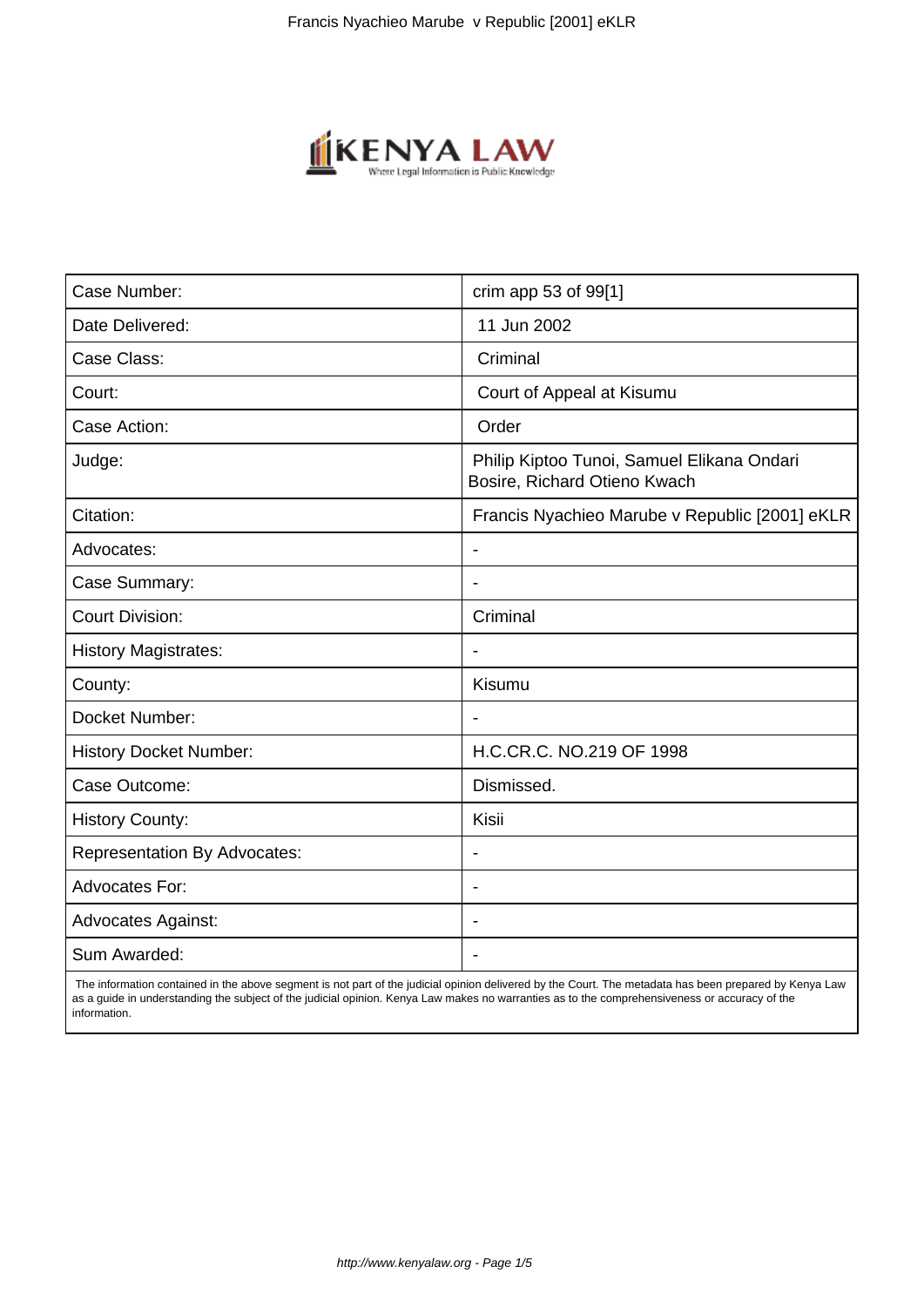Francis Nyachieo Marube v Republic [2001] eKLR

#### **REPULIC OF KENYA**

## **IN THE COURT OF APPEAL AT KISUMU**

## **(CORAM: KWACH, TUNOI & BOSIRE JJ.A)**

#### **CRIMINAL APPEAL NO.53 OF 1999**

#### **BETWEEN**

**FRANCIS NYACHIEO MARUBE .............................................APPELLANT**

**AND**

**REPUBLIC ....................................................................................RESPONDENT**

**(Appeal from a judgment of the High Court of Kenya at Kisii (Waweru, J.) dated 28th May, 1999**

> **in H.C.CR.C. NO.219 OF 1998) \*\*\*\*\*\*\*\*\*\*\*\*\***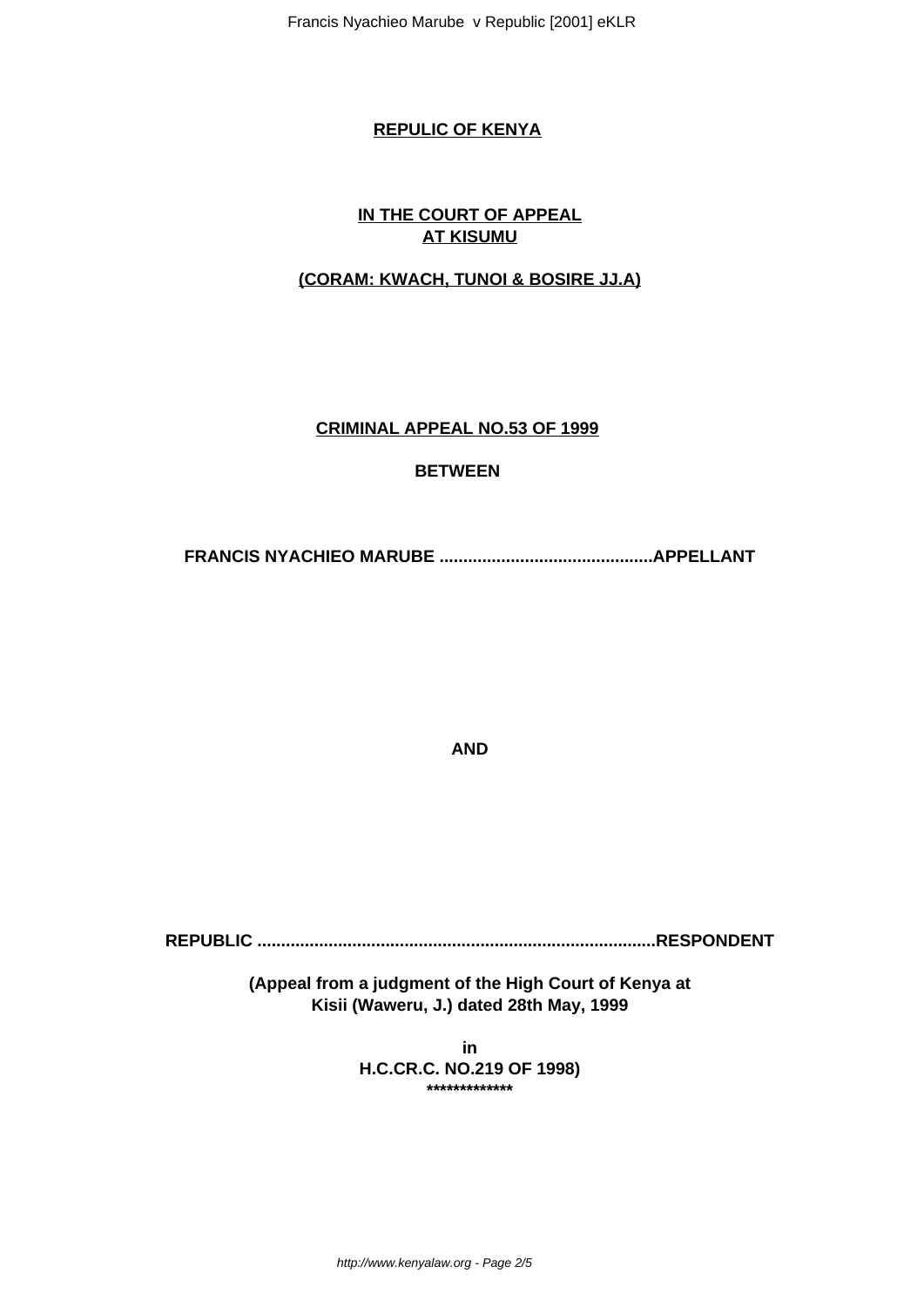# **ORDER OF THE COURT**

The appellant's first appeal to the superior court was against severity of sentence. That appeal was dismissed. His present appeal being an appeal against severity of sentence does not lie in view of the clear provisions of Section 361 of the Criminal Procedure Code. That being the case, this appeal is incompetent and is accordingly struck out.

Made at Kisumu this 11th day of June, 2002.

**R.O. KWACH**

**...........................**

**JUDGE OF APPEAL**

**P.K. TUNOI**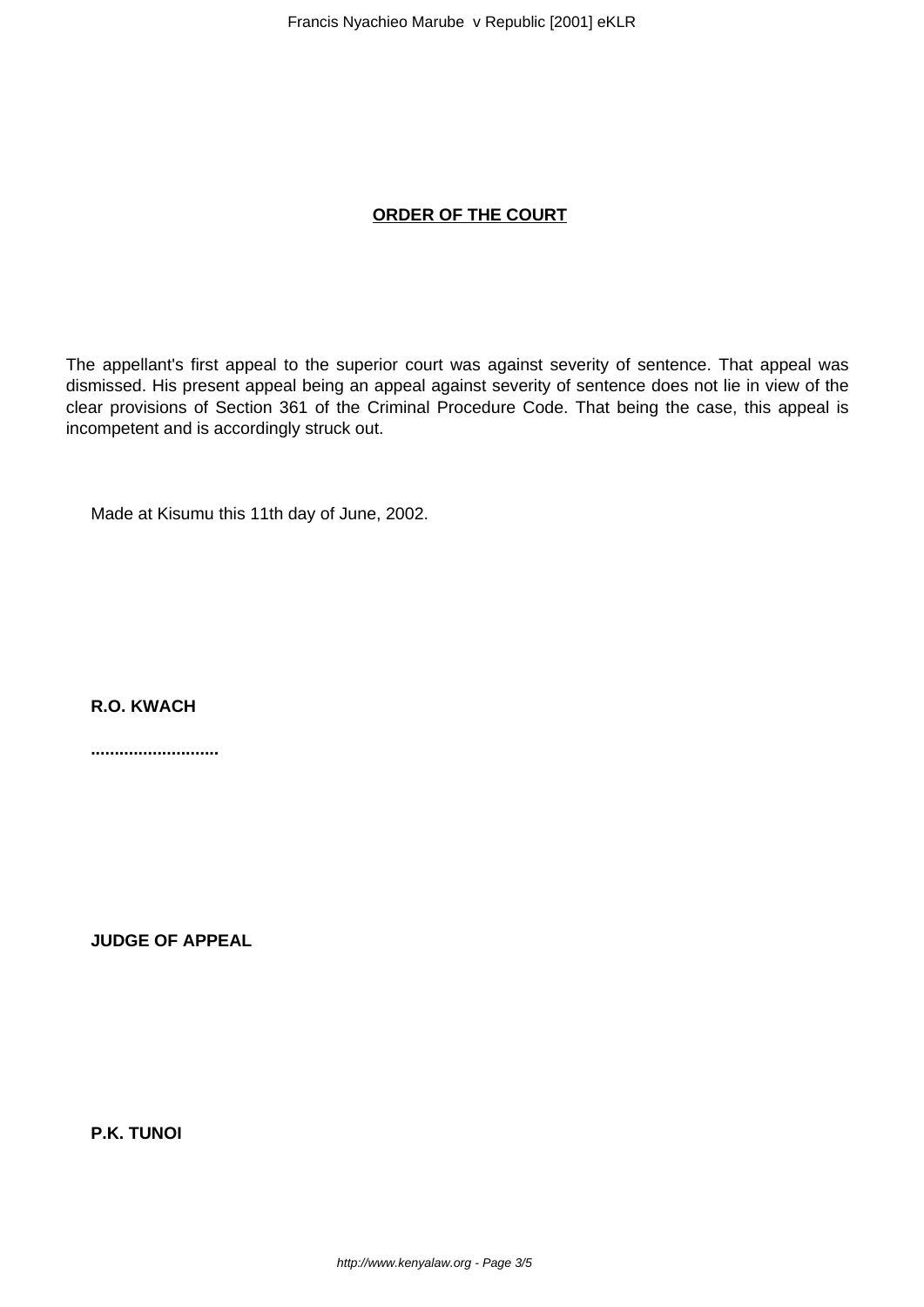Francis Nyachieo Marube v Republic [2001] eKLR

**.........................**

**JUDGE OF APPEAL**

**S.E.O. BOSIRE**

**............................**

**JUDGE OF APPEAL**

I certify that this is a true copy of the original.